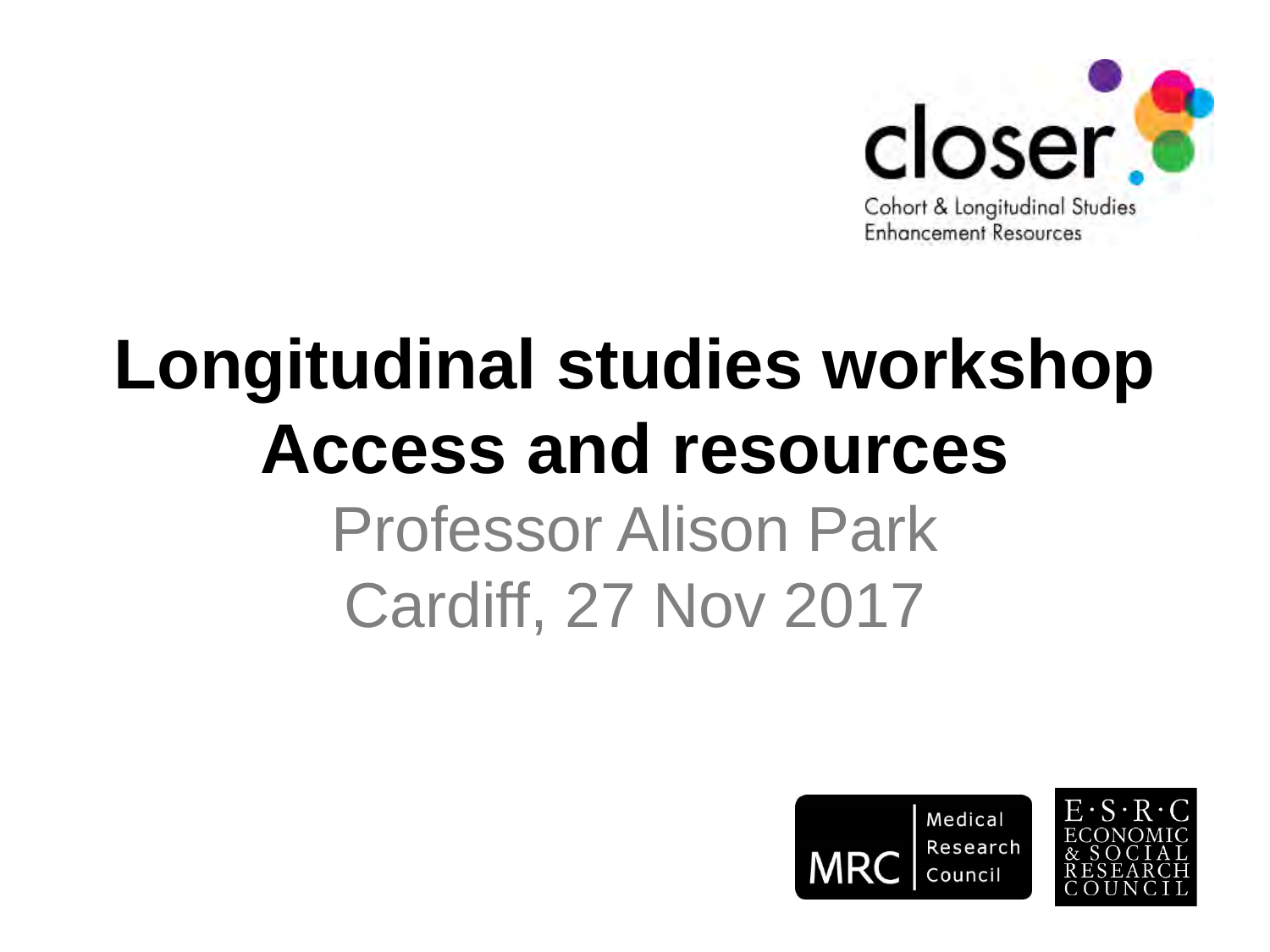

## Accessing the data

How to apply to use the data for your own research

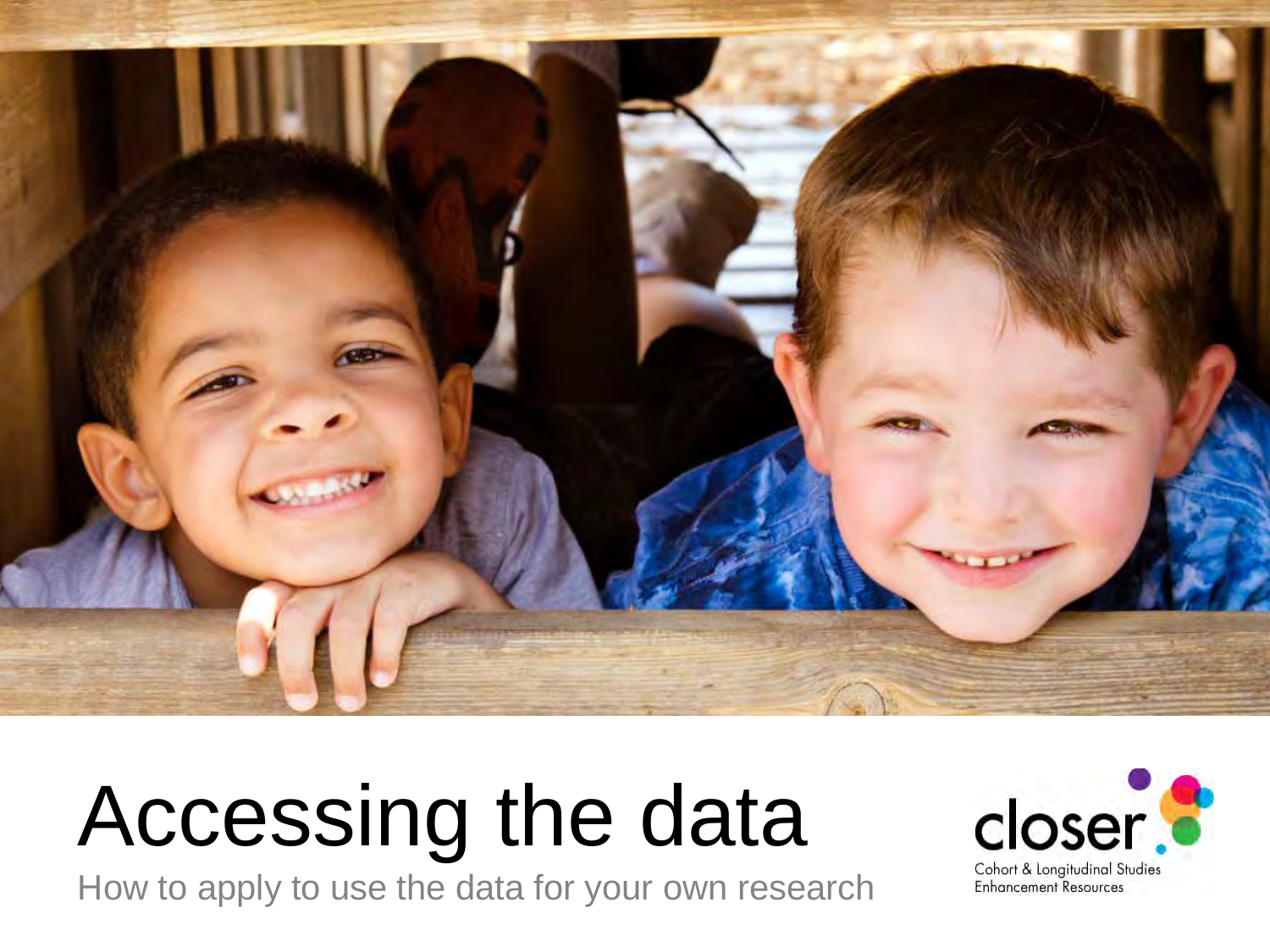## UK Data Service

- ESRC-funded studies make their data available via the UK Data Service
- Available to any researcher to download
- License agreement (and special license for sensitive data)

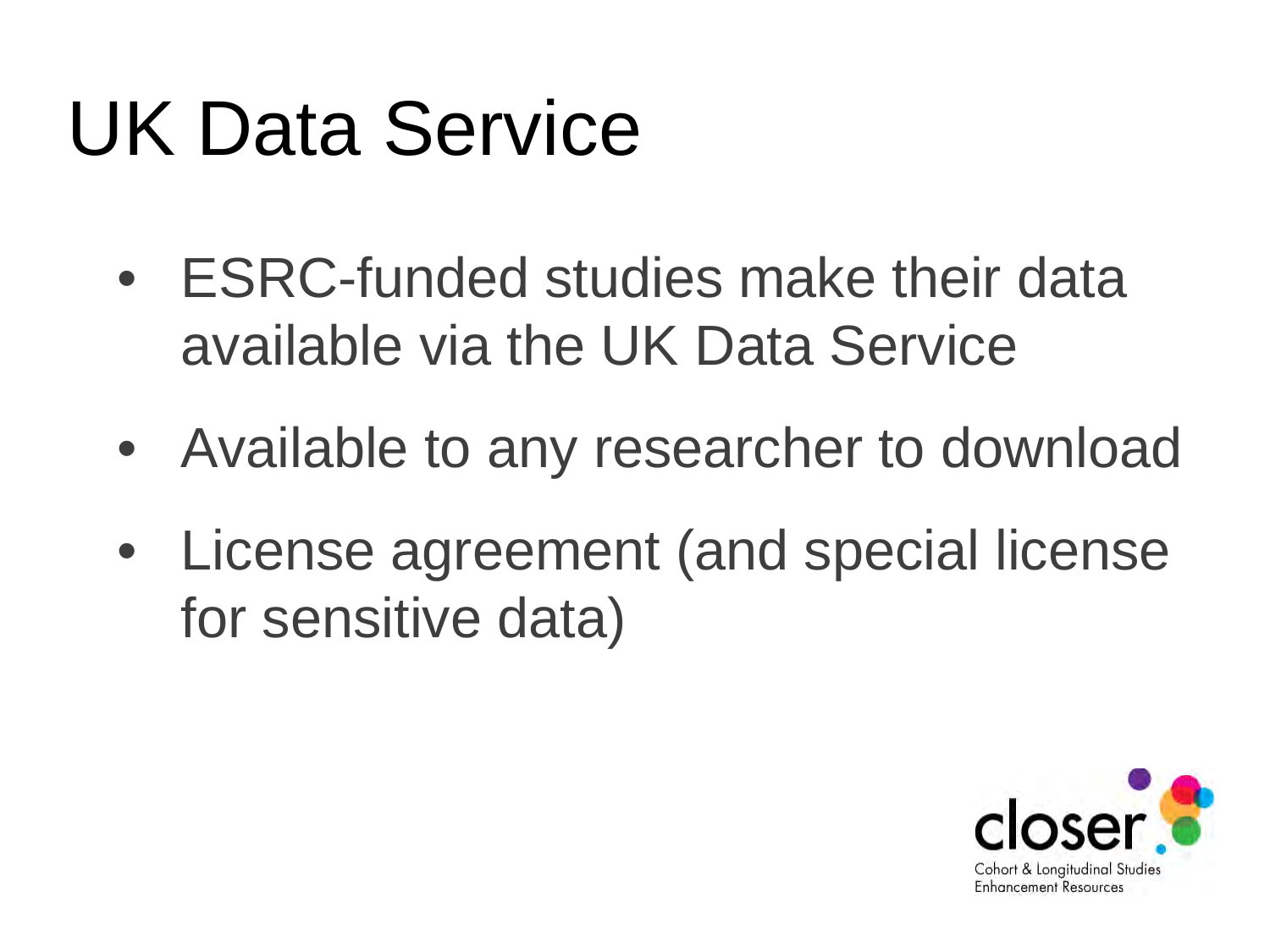## Applying to the study directly

- National Survey for Health and Development (1946 British birth cohort)
- Avon Longitudinal Study of Parents and Children
- Hertfordshire Cohort Study
- Southampton Women's Survey
- Requirements differ by study

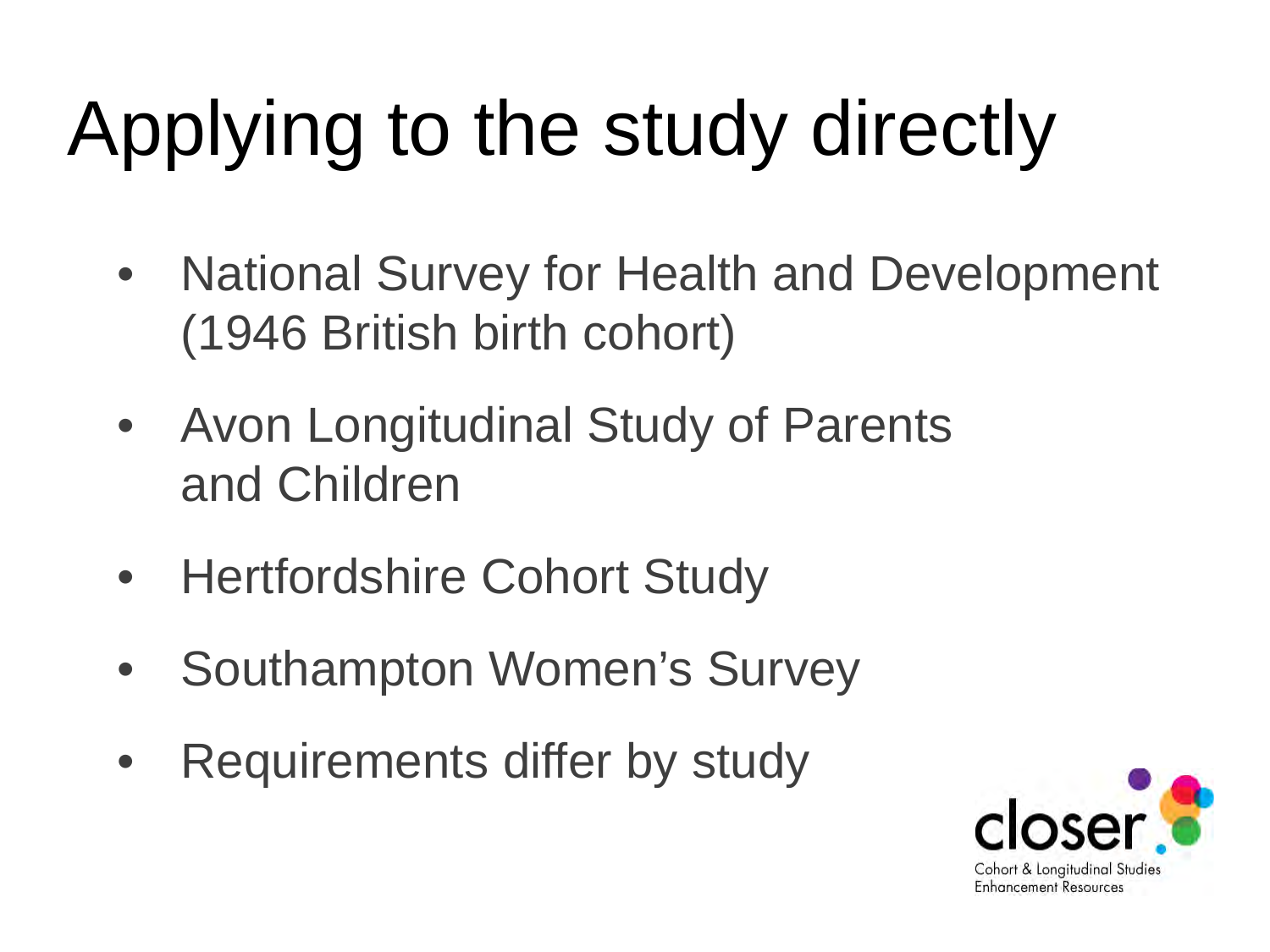

### Resources

Where to get help

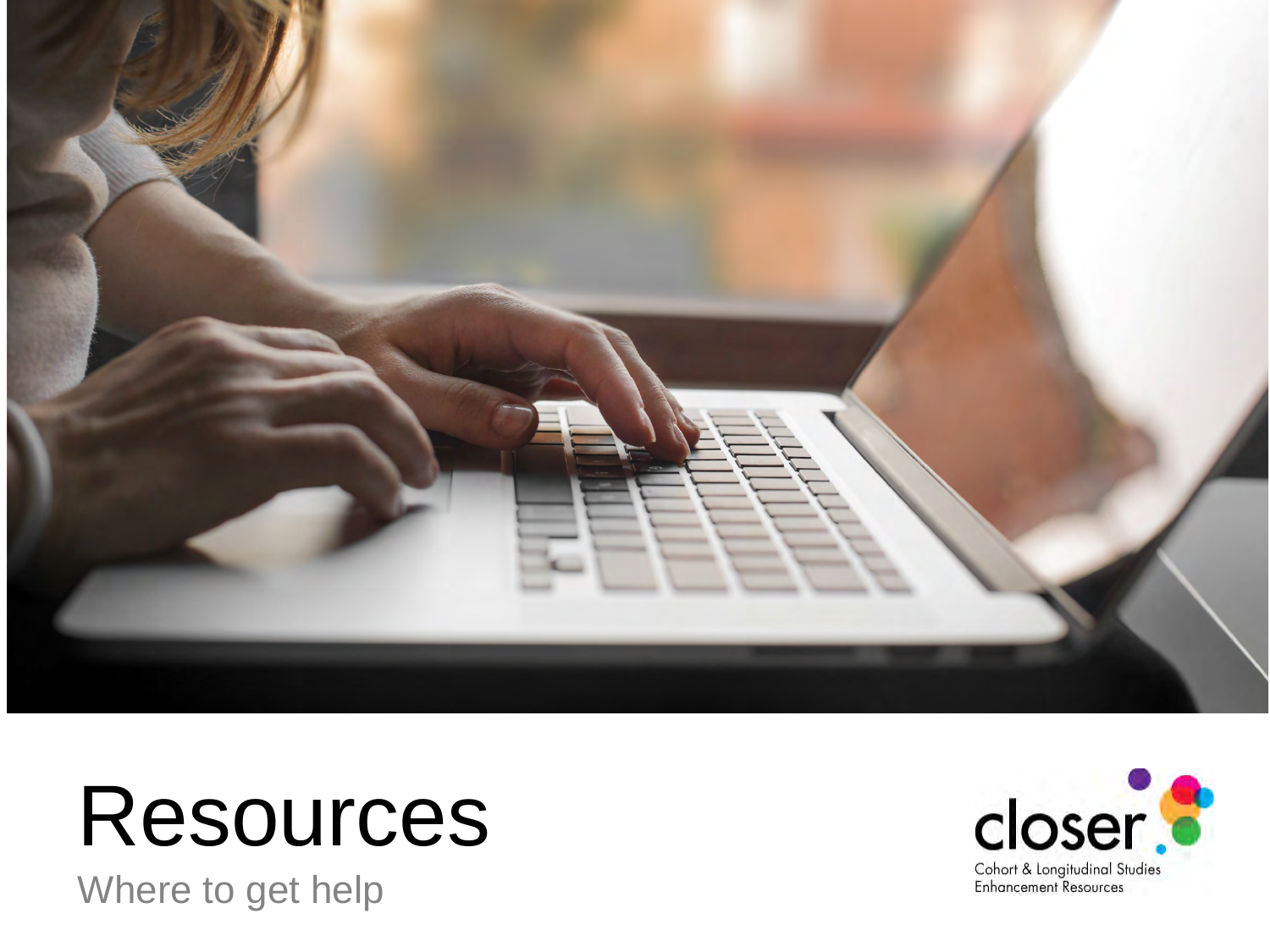## Individual study resources

- **Websites**
- **Bibliographies**
- User guides to the datasets, questionnaires, and technical reports
- Initial findings reports and data notes
- Online and in-person training on how to use the data for first-time users

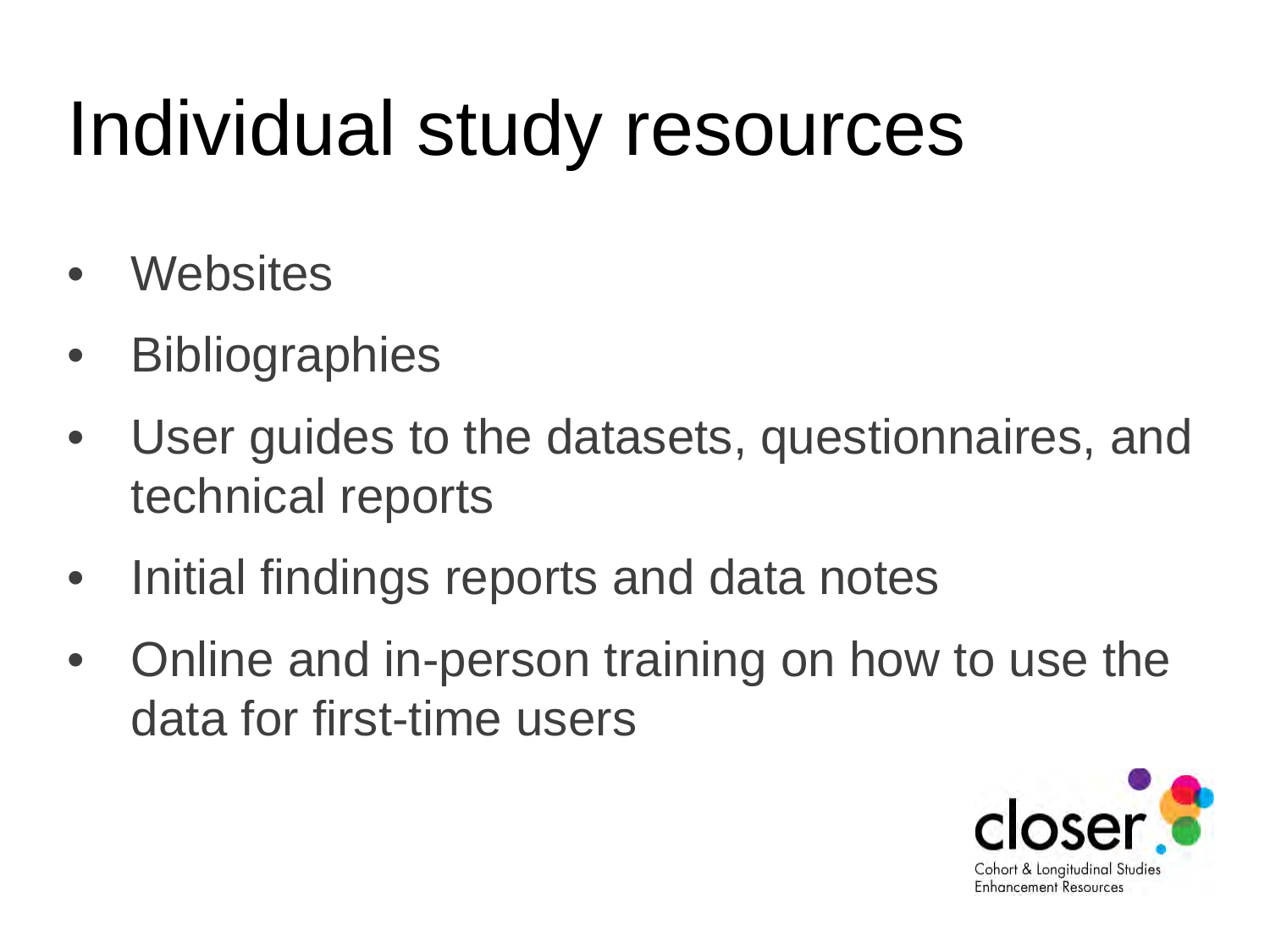## CLOSER resources

- CLOSER Discovery: helping users to explore study content
- CLOSER Learning Hub: introductory materials for new users
- Harmonisation resources
- Data linkage resources

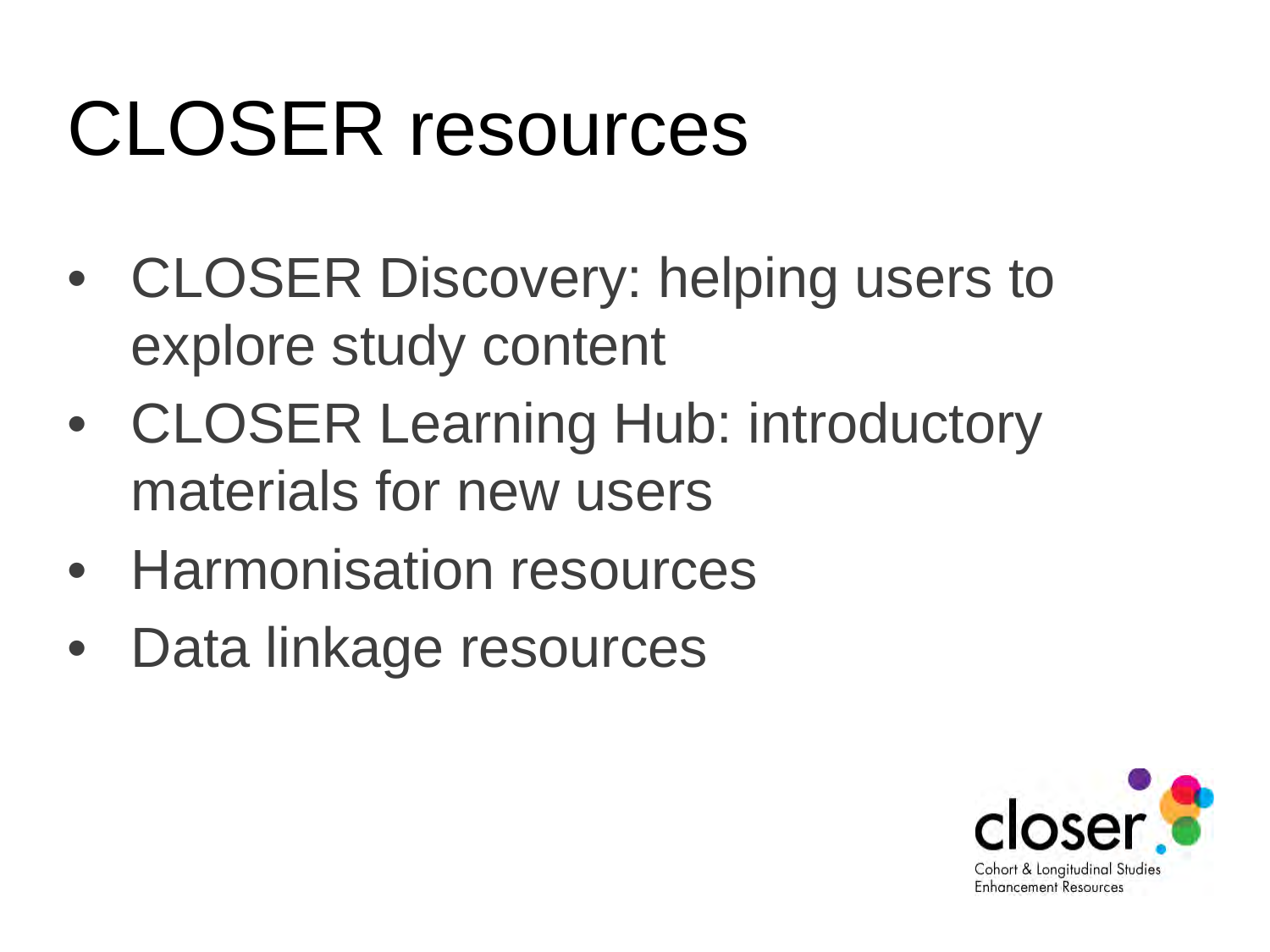

Promoting excellence in longitudinal research



| Item type          | All      | $\overline{\mathbf{v}}$ |
|--------------------|----------|-------------------------|
| <b>Studies</b>     | All      |                         |
| <b>Life Stages</b> | All      |                         |
| Search query       | Search   |                         |
|                    | Q Search |                         |

#### Welcome

CLOSER Discovery is an online resource that enables researchers to search the data from eight leading UK longitudinal studies. We need your feedback to help us shape this resource to best meet the needs of its users.

To find out more about CLOSER Discovery visit the CLOSER website or take a look at the FAQs.

Our studies:

- · Avon Longitudinal Study of Parents and Children
- · 1970 British Cohort Study
- · Hertfordshire Cohort Study
- · Millennium Cohort Study
- 1958 National Child **Development Study**
- MRC National Survey of Health and Development
- Southampton Women's Survey
- **Understanding Society**

## **CLOSER Discovery**

Helping users to explore study content

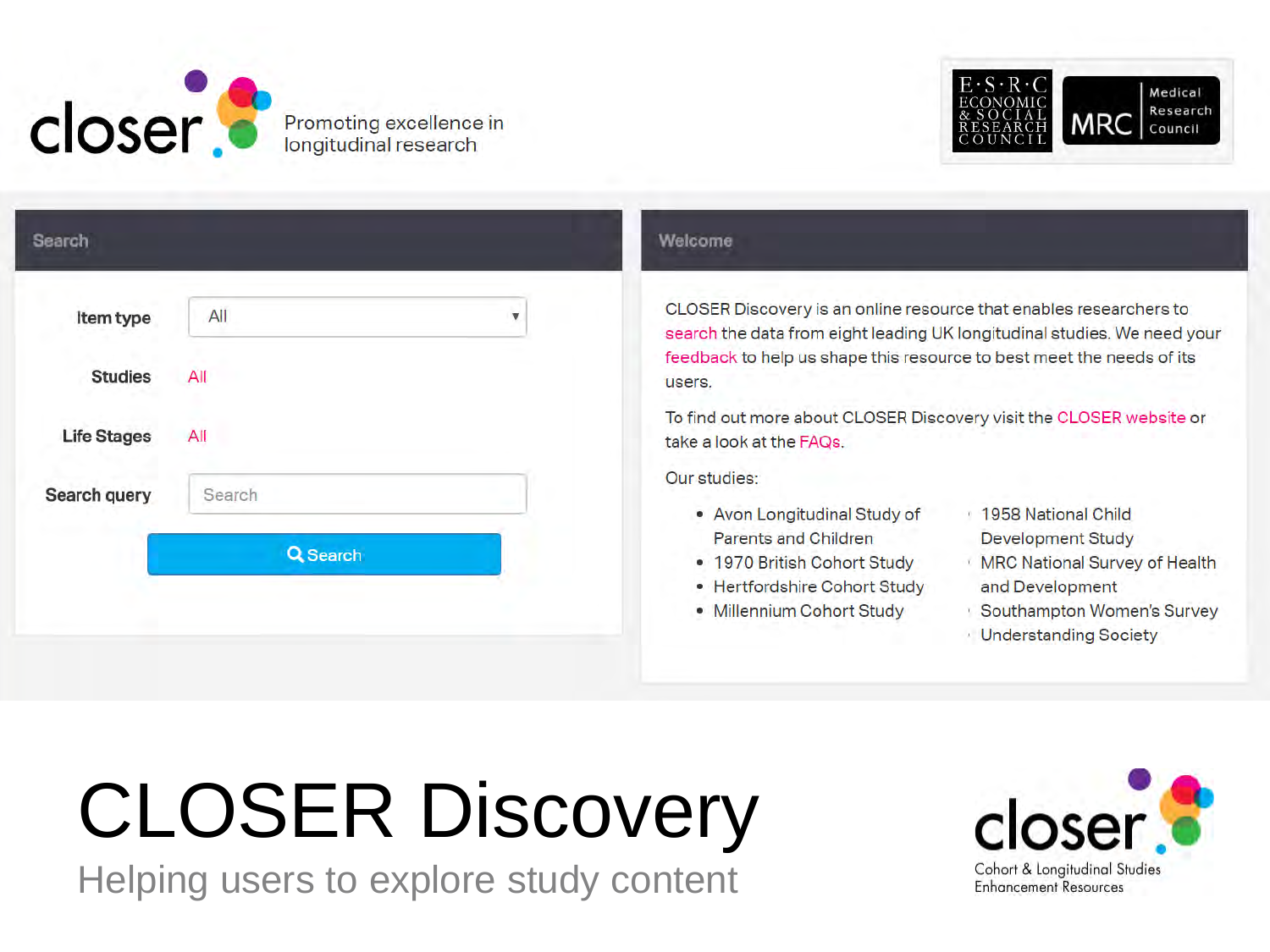## Rationale

- Allows researchers to search and browse questionnaires and data from eight leading UK longitudinal studies
- Up to date international metadata standards

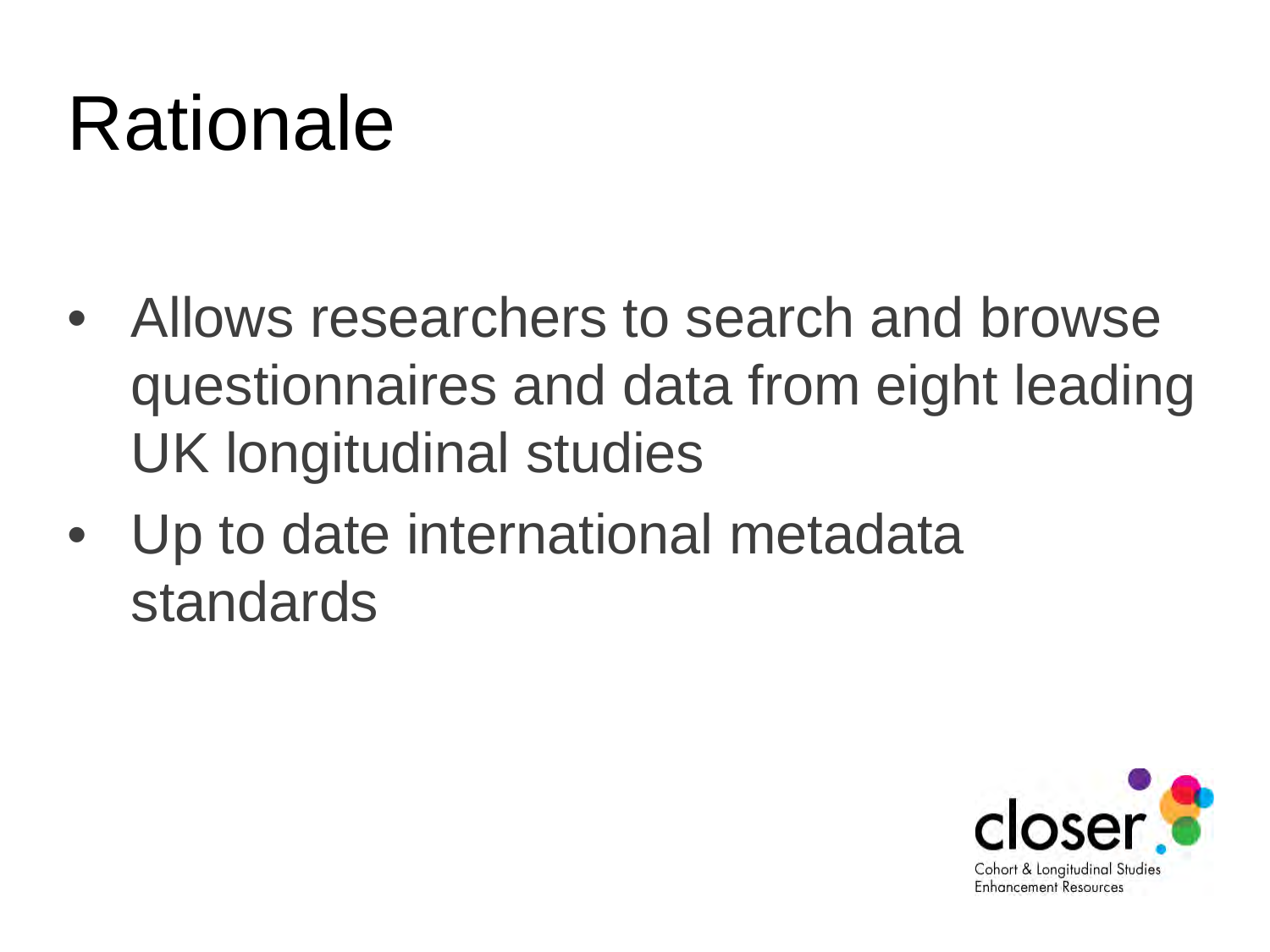## Key functions

- Search keywords, or browse by topic
- Search by study, or sweep
- Access full question wording and questionnaire context
- Shows how data variables relate to source questions
- Provides top level statistics
- Points users towards data access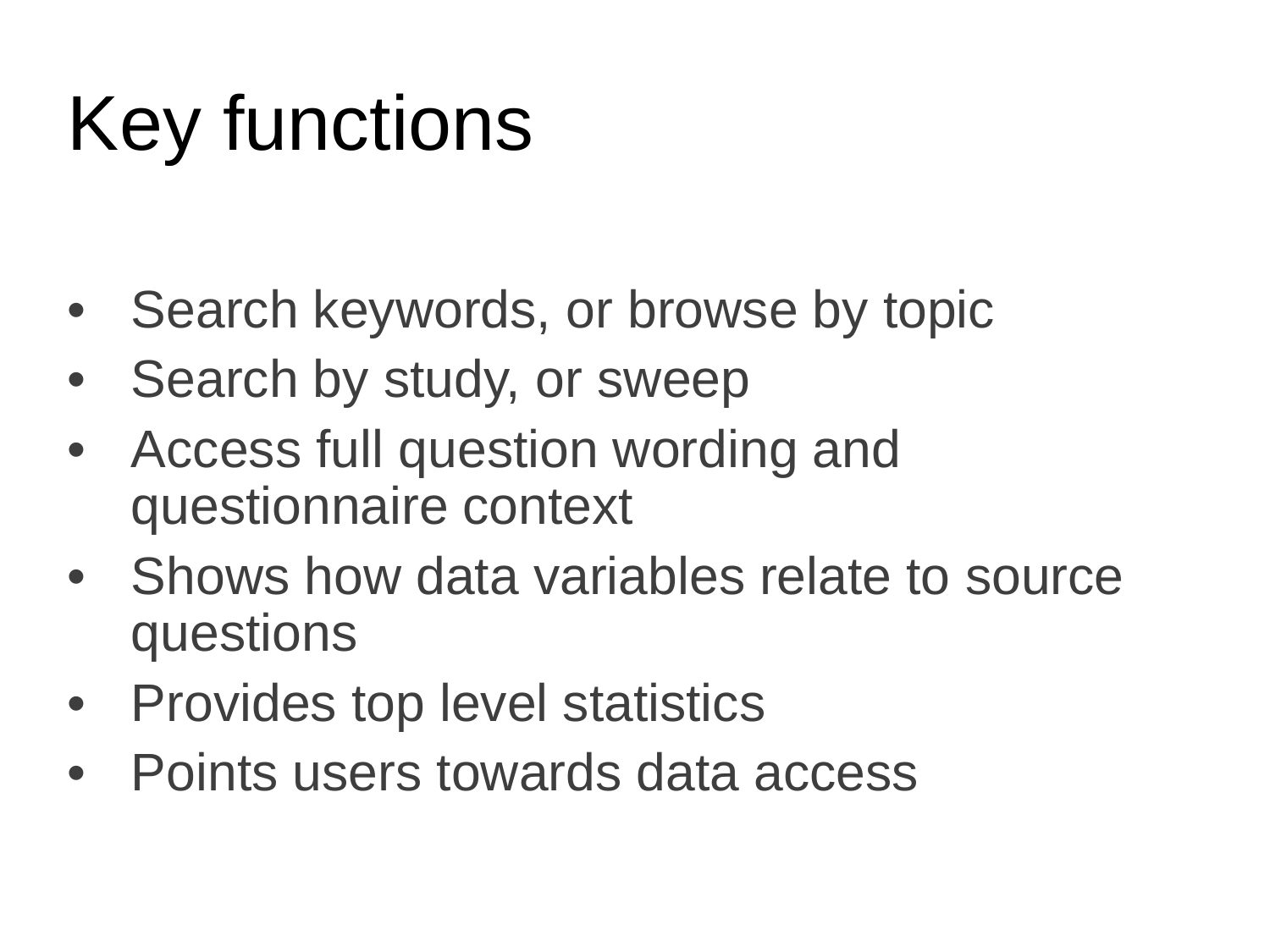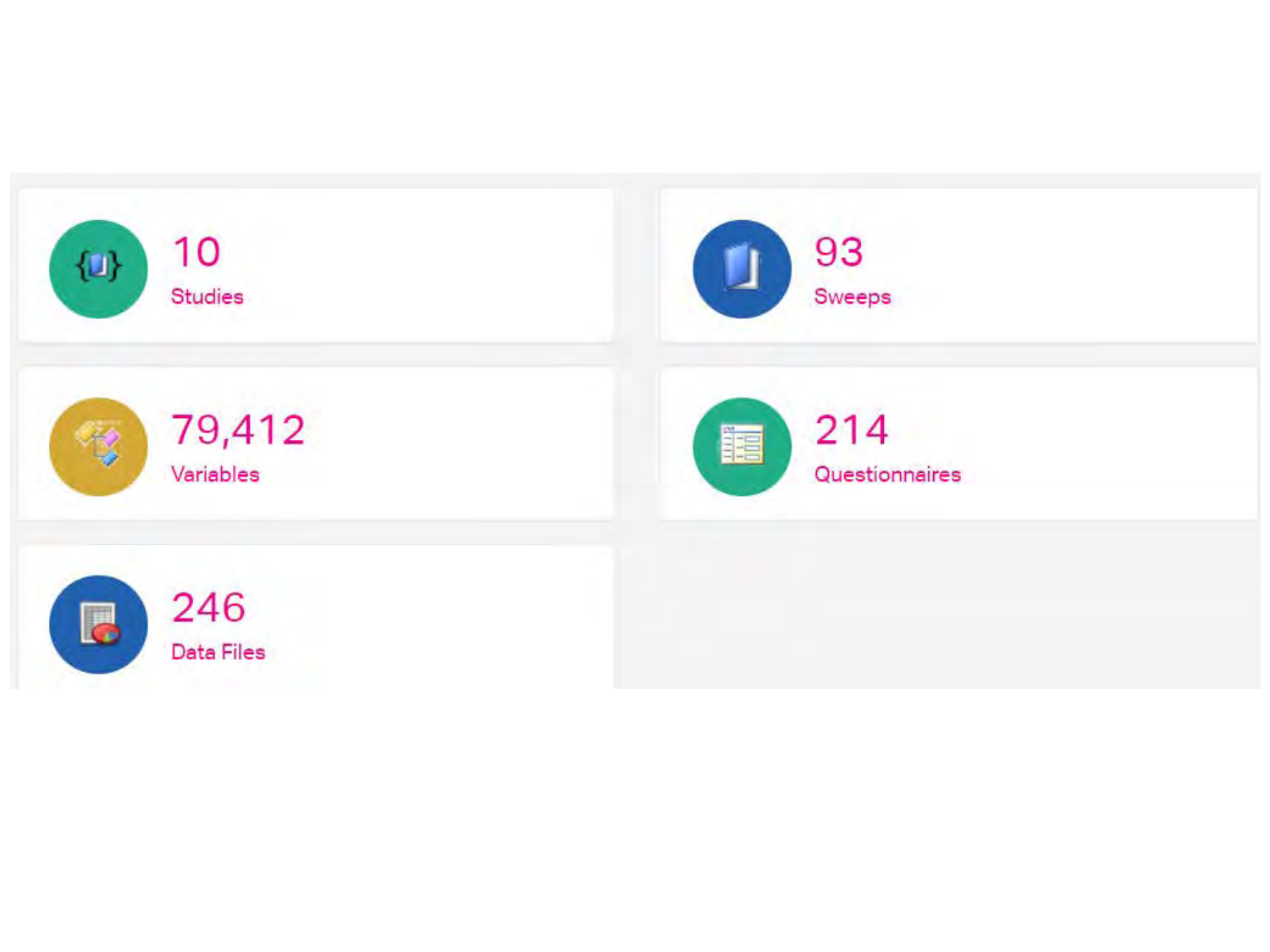### Search

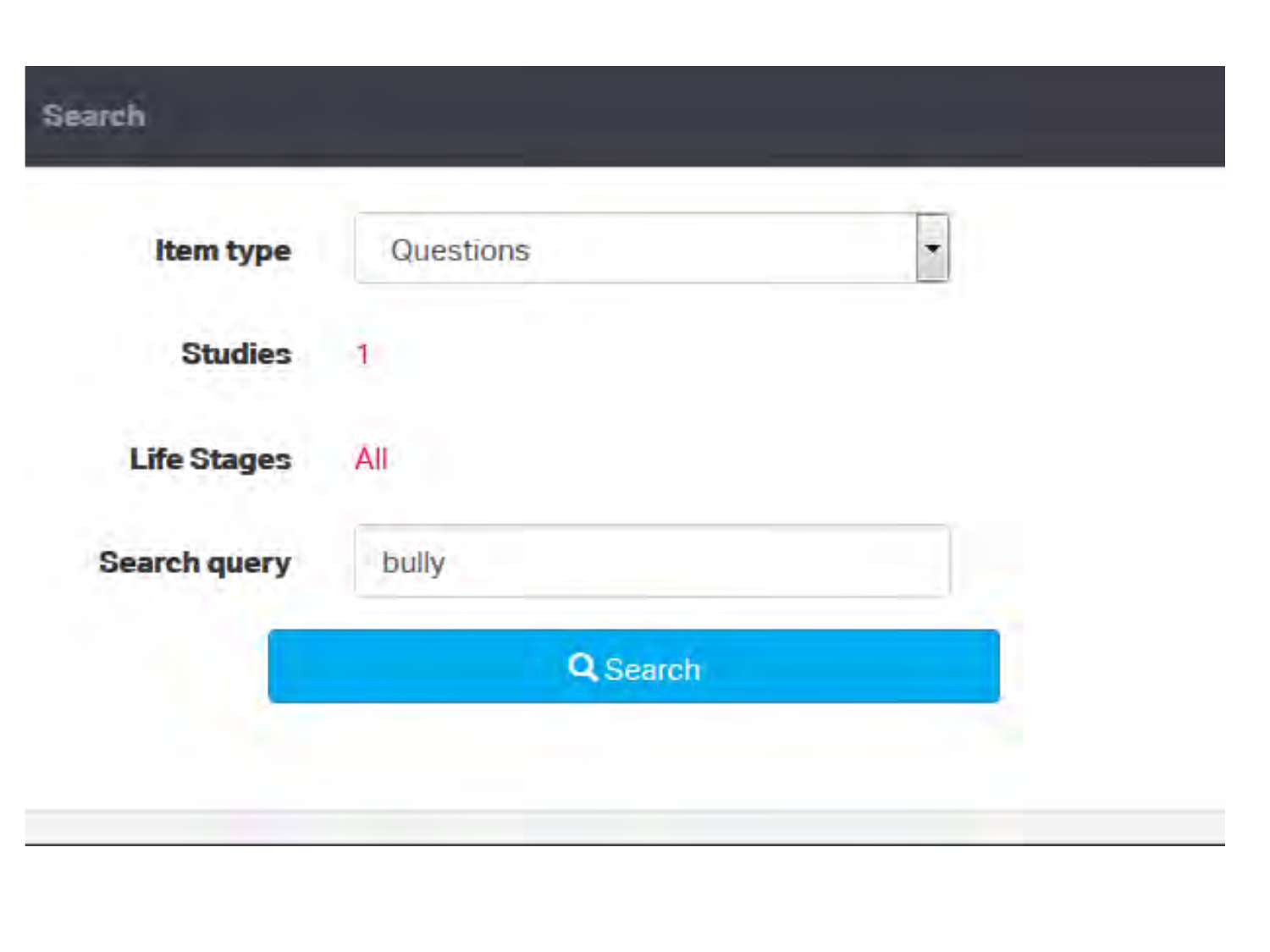|   | $\Omega$ | Sort by: | Relevance |  |
|---|----------|----------|-----------|--|
| € |          |          |           |  |

#### **Item types: Questions**

#### **Query: bully**

Search within: Understanding Society, National Child Development Study, Millennium Cohort Study, Southampton Women's Survey, 1970 British Cohort Study, Avon Longitudinal Study of Parents and Children, National Survey of Health and Development, Hertfordshire Cohort Study Search life stages: Childhood

Results 1 to 20 of 23 (0.031 seconds)



Have you been bullied?

I get bullied all the time

Study: Avon Longitudinal Study of Parents and Children / Sweep: ALSPAC Childhood (5 years to 12 years 11 months) Questionnaire: Me and My School

### $q$   $q$ i D16

This child: Is picked on or **bullied** by other children

Study: Aven Longituding Study of Decepts and Children Sweep; ALSDAC Childhood (Events to 12 years 11 months)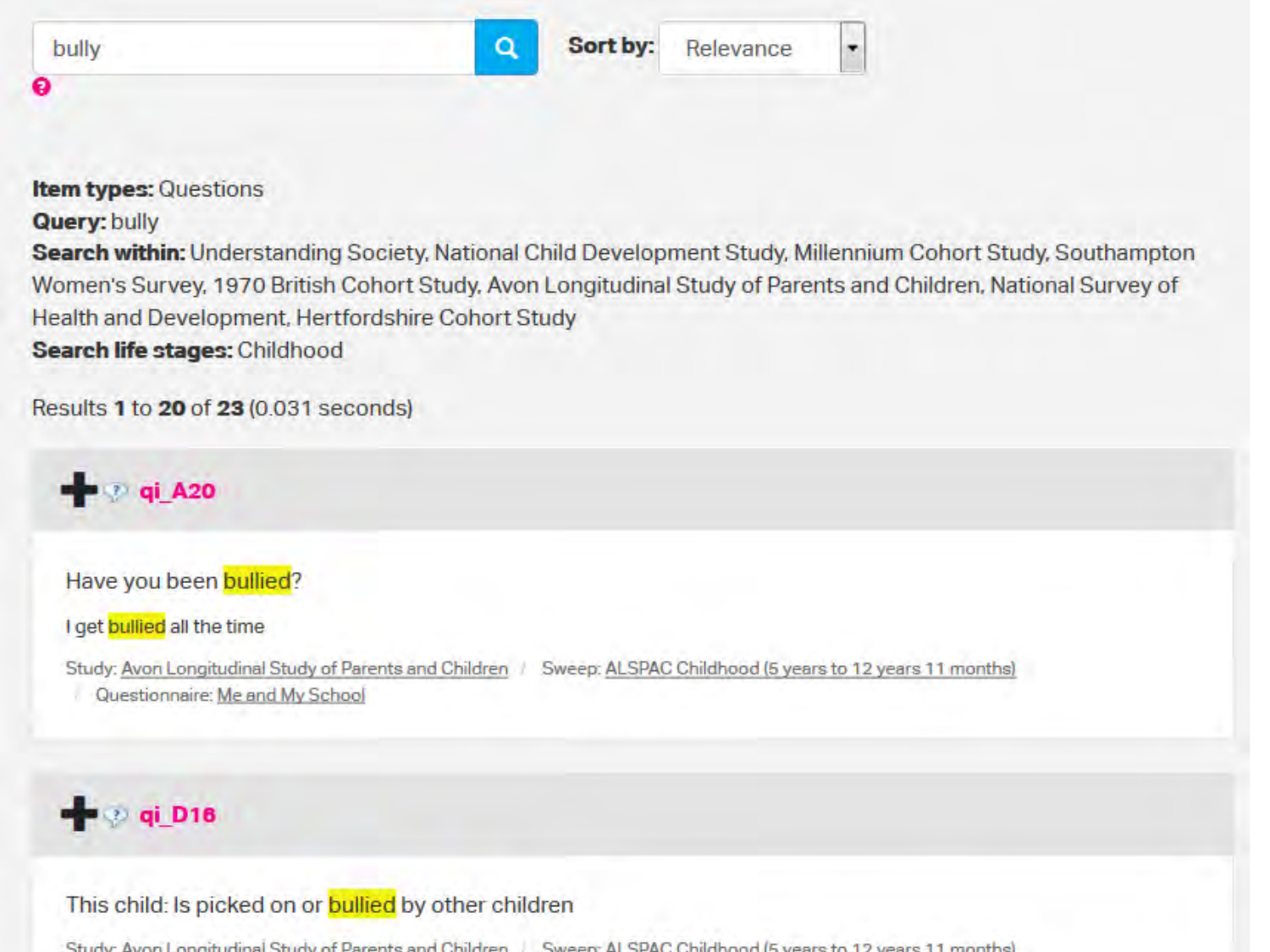| (a) Millennium Cohort Study                              | <b>J</b> Age 7 Survey (2008) | <b>El Cohort Member Paper Self Completion</b>                             |
|----------------------------------------------------------|------------------------------|---------------------------------------------------------------------------|
| <b>Related Variables</b><br>Question                     |                              |                                                                           |
|                                                          | qi_36<br>Name                |                                                                           |
|                                                          | 36<br>Label                  |                                                                           |
|                                                          | <b>Question Text</b>         | How often do other children bully you?                                    |
| <b>Multiple Choice Response Options</b>                  | cs_Aott_Sott_N<br>Codes      |                                                                           |
| • 1 All of the time<br>• 2 Some of the time<br>• 3 Never |                              |                                                                           |
| Cohort Member Paper Self Completion                      |                              |                                                                           |
| 42 questions before                                      |                              |                                                                           |
| 2 35                                                     | v                            | How often do you talk to your friends when you should be doing your work? |
|                                                          |                              |                                                                           |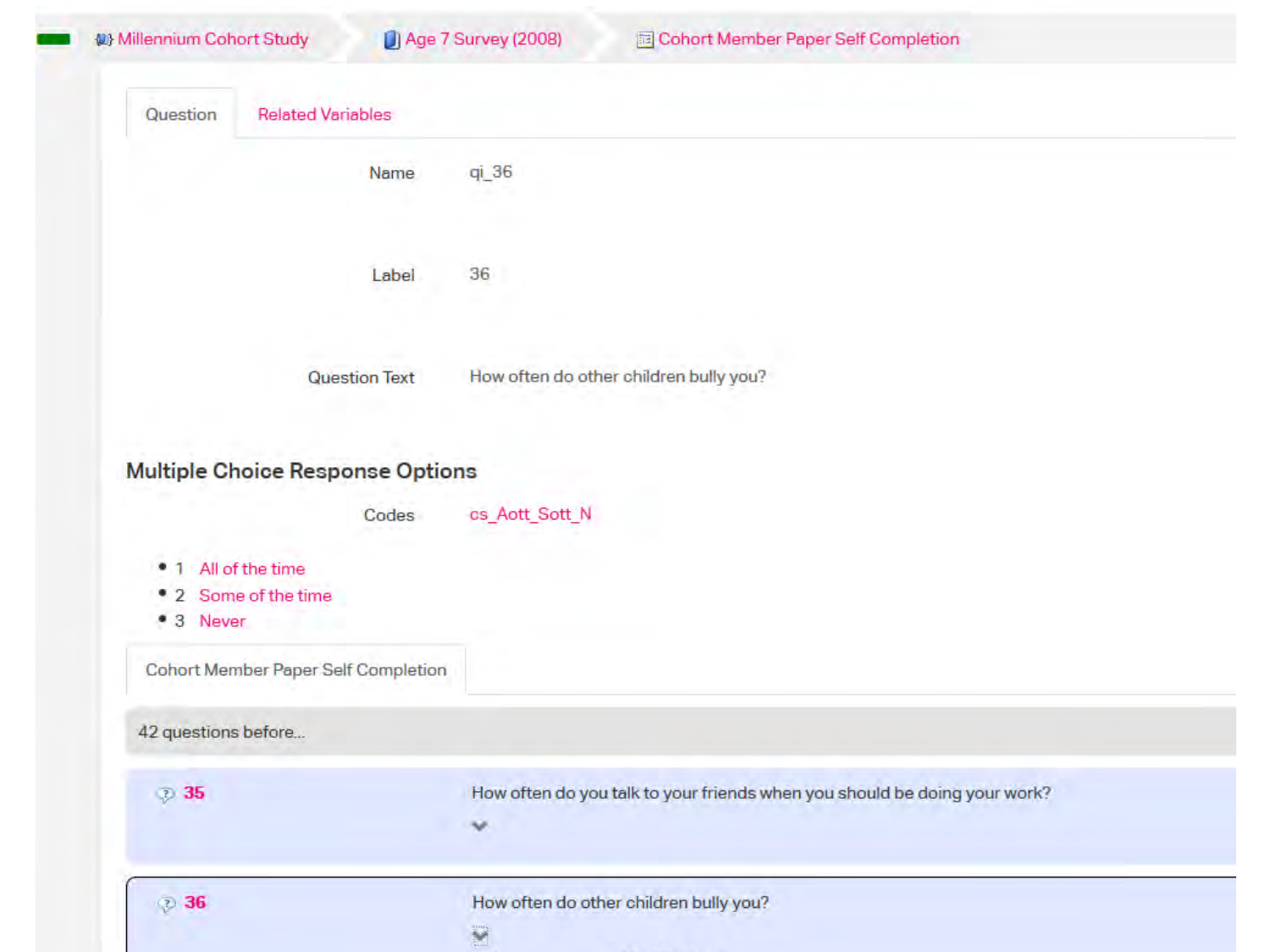

| <b>W</b> Millennium Cohort Study            | <b>J Age 7 Survey (2008)</b> | Cohort Member Paper Self Completion |  |
|---------------------------------------------|------------------------------|-------------------------------------|--|
| <b>Question</b><br><b>Related Variables</b> |                              |                                     |  |

#### DCSC0036 - S4 CM How often do other children bully you? (SCQ36)

| <b>Value</b>   | Label               | <b>Frequency</b> |            |  |
|----------------|---------------------|------------------|------------|--|
| $-9$           | Not answered (9)    | 200              |            |  |
| $-1$           | Item not applicable | $\mathbf 0$      |            |  |
|                | All of the time     | 1191             |            |  |
| $\overline{2}$ | Some of the time    | 5163             |            |  |
| 3              | Never               | 6690             |            |  |
| Valid          | <b>Invalid</b>      | Min              | <b>Max</b> |  |
| 13044          | 200                 |                  | 3          |  |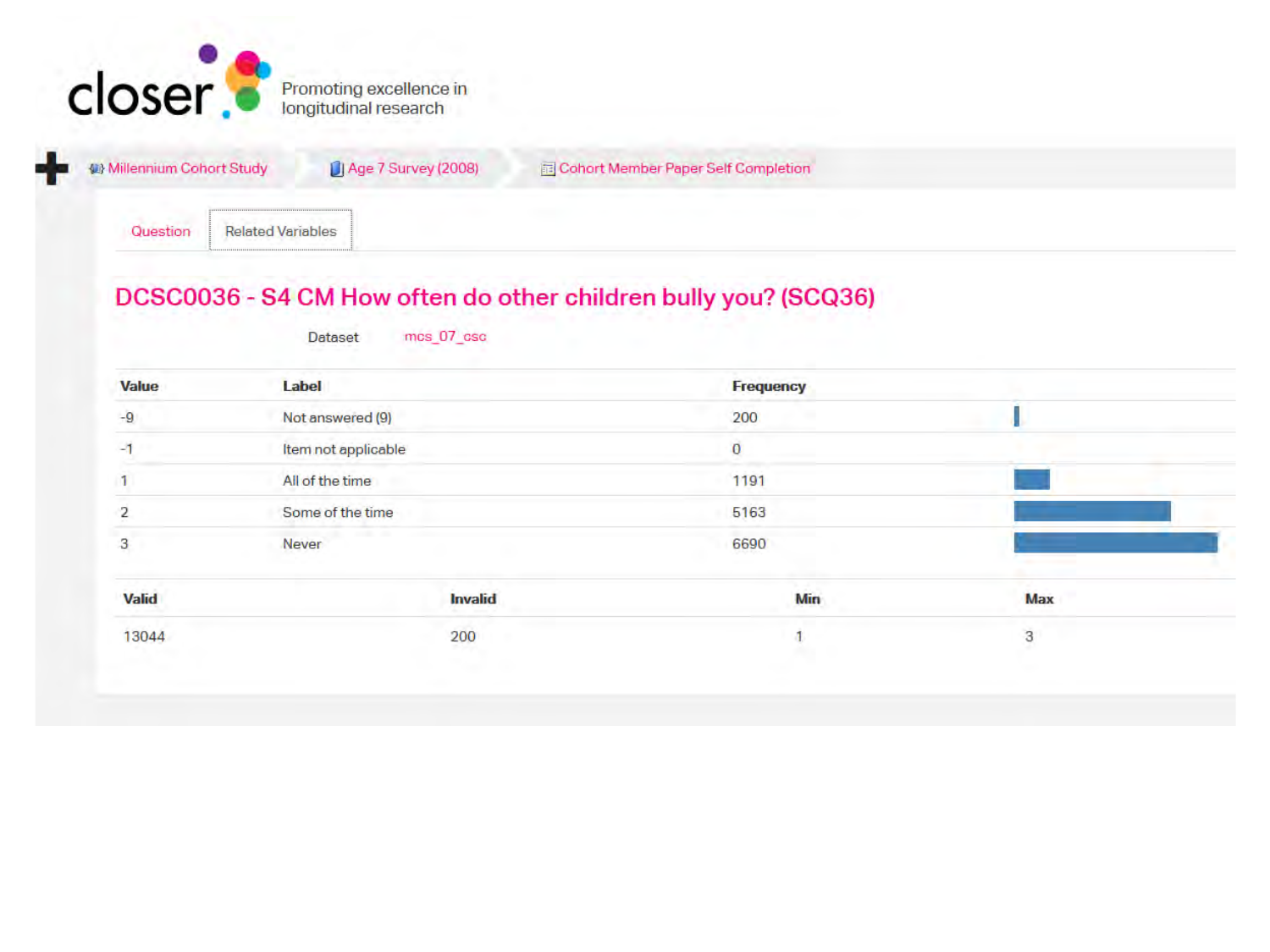

- Demographics  $+$
- $\Box$  Housing and local environment (Housing and environment)  $^{[+]}$
- Physical health  $[+]$
- Mental health and mental processes ٥
	- Mental disorders
	- Personality | Temperament
	- **Wellbeing**
	- $E$  Emotions
	- Cognitive function
- Health care
	- $\Box$  Health services utilisation
	- **Hospital admissions**
	- **Immunisations**
	- **Medications**
	- Complementary therapies
	- Health insurance
- Health behaviour (Health and lifestyle)  $[+]$
- Family and social networks
	- Home life
	- Household composition
	- Marital status
	- $\Box$  Family members and relations
	- **E** Friends
	- Childcare
	- **El Childwalfare**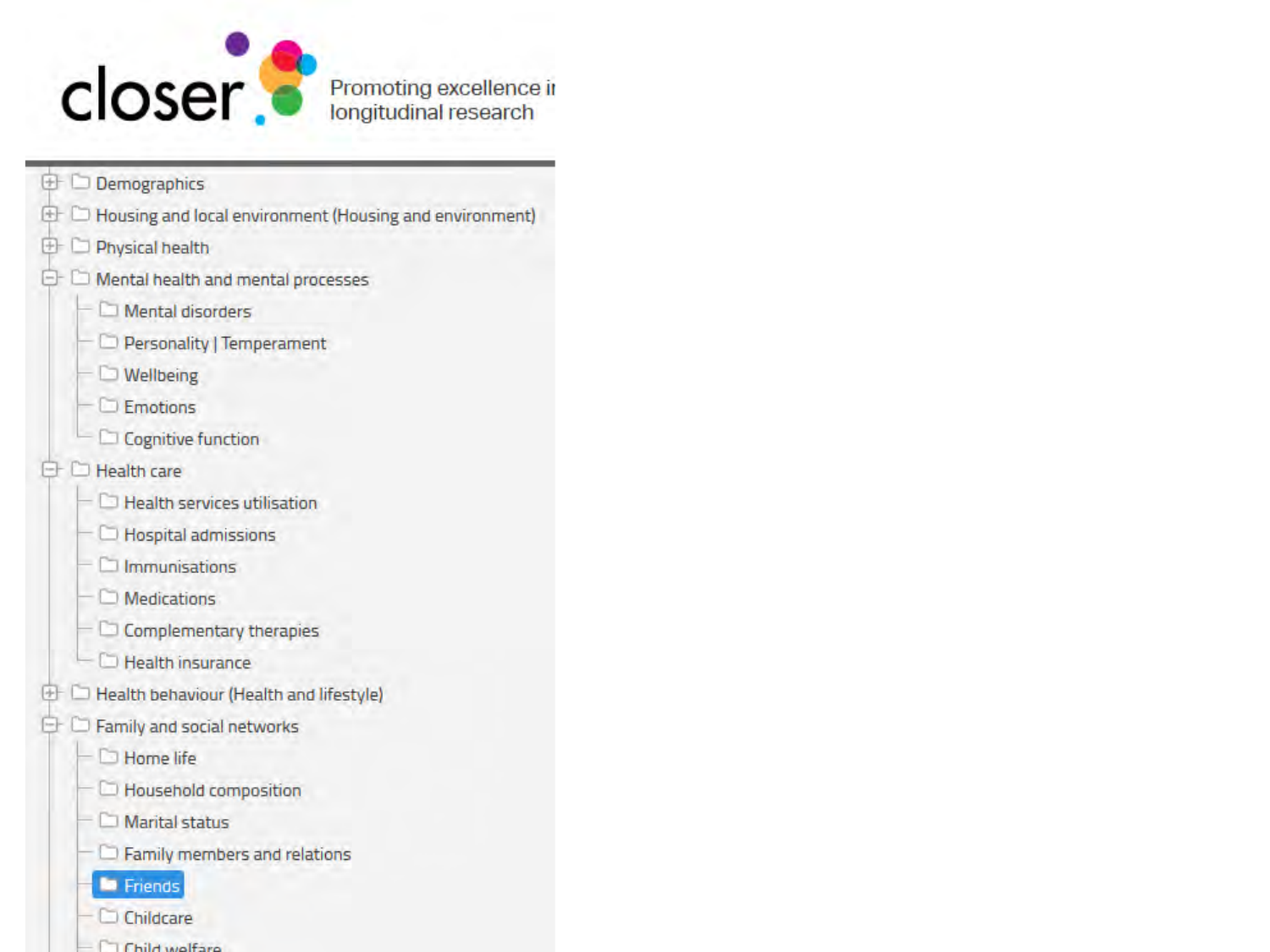$\alpha$ 

### **Learning Hub**





#### **Britain's mobility problem** If you are born into a working class family, what are your chances of moving up the social ladder?

Longitudinal studies track the same individuals and households over time. They are powerful research tools to help us understand how our early circumstances and experiences influence our later lives. The CLOSER Learning Hub has information and resources to help you explore longitudinal studies and get you started using the data.

# The Learning Hub

Introductory materials for new users

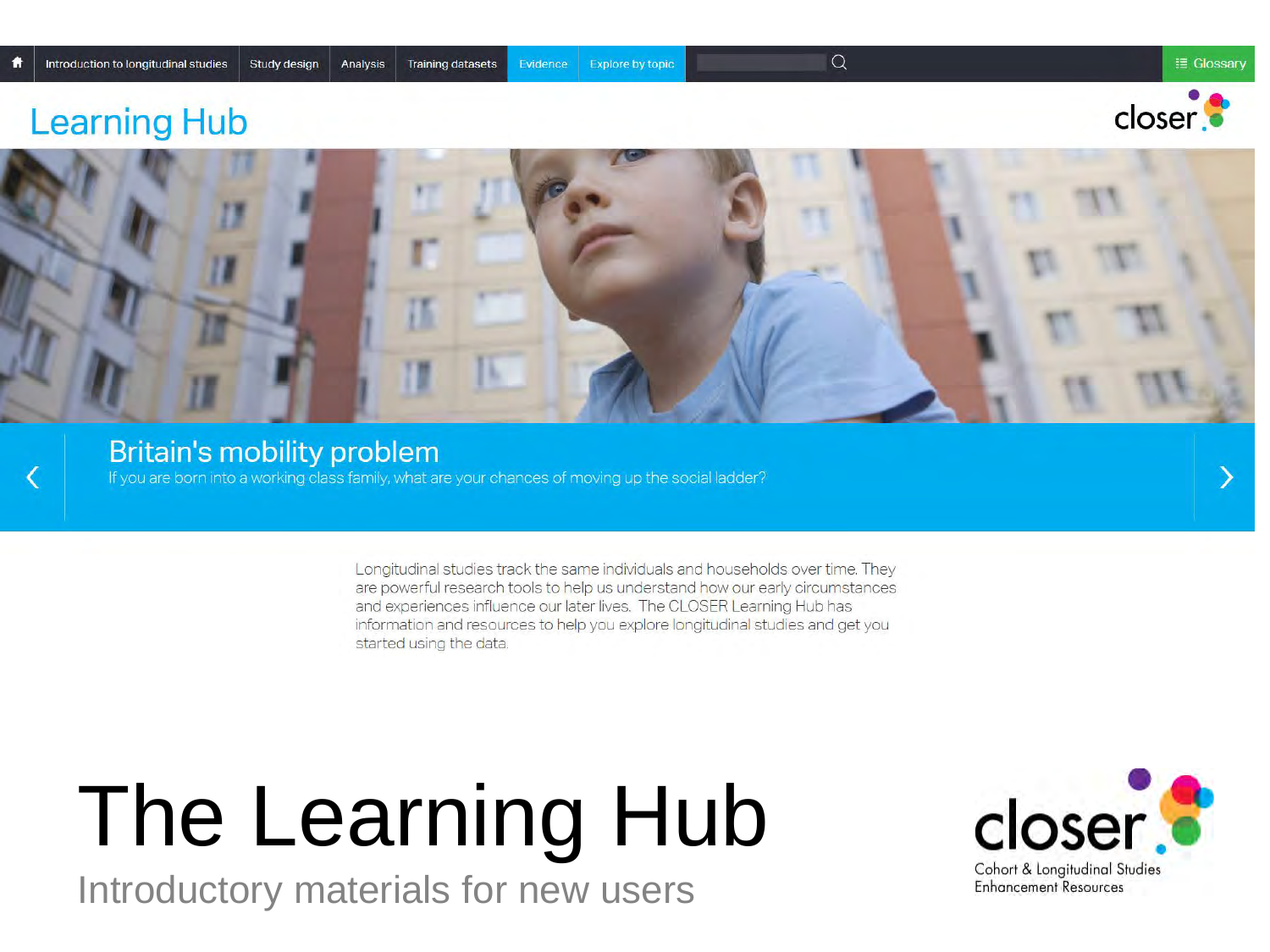## Rationale

- Materials aimed at beginners and less experienced data users, initially with academic focus
- Focus on methods & topics
- Easily discoverable and downloadable material to support teaching and supervision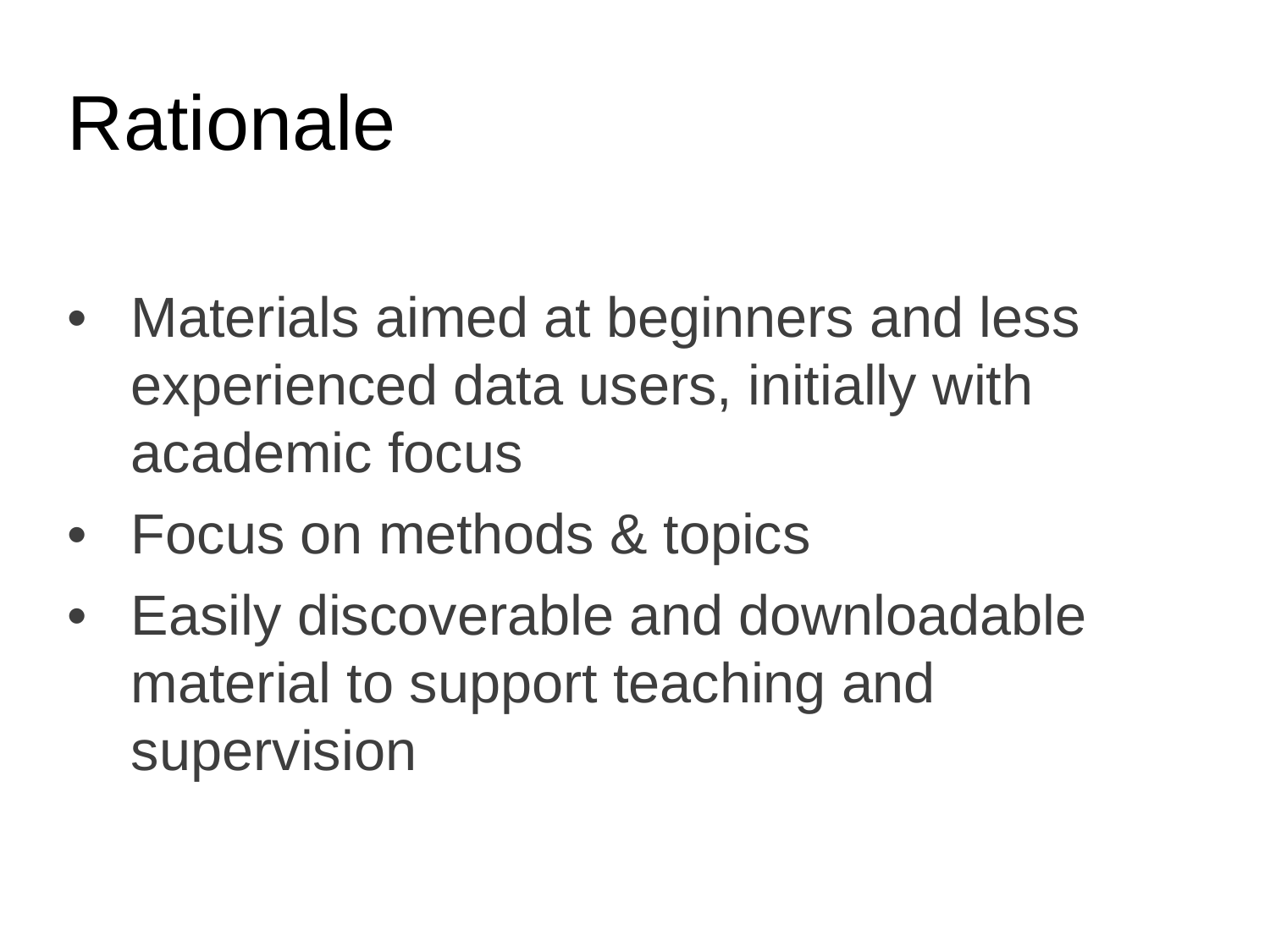## **Contents**

- Introduction
- Study design
- Analysis
- Teaching dataset
- Evidence
- Explore by topic
- Glossary

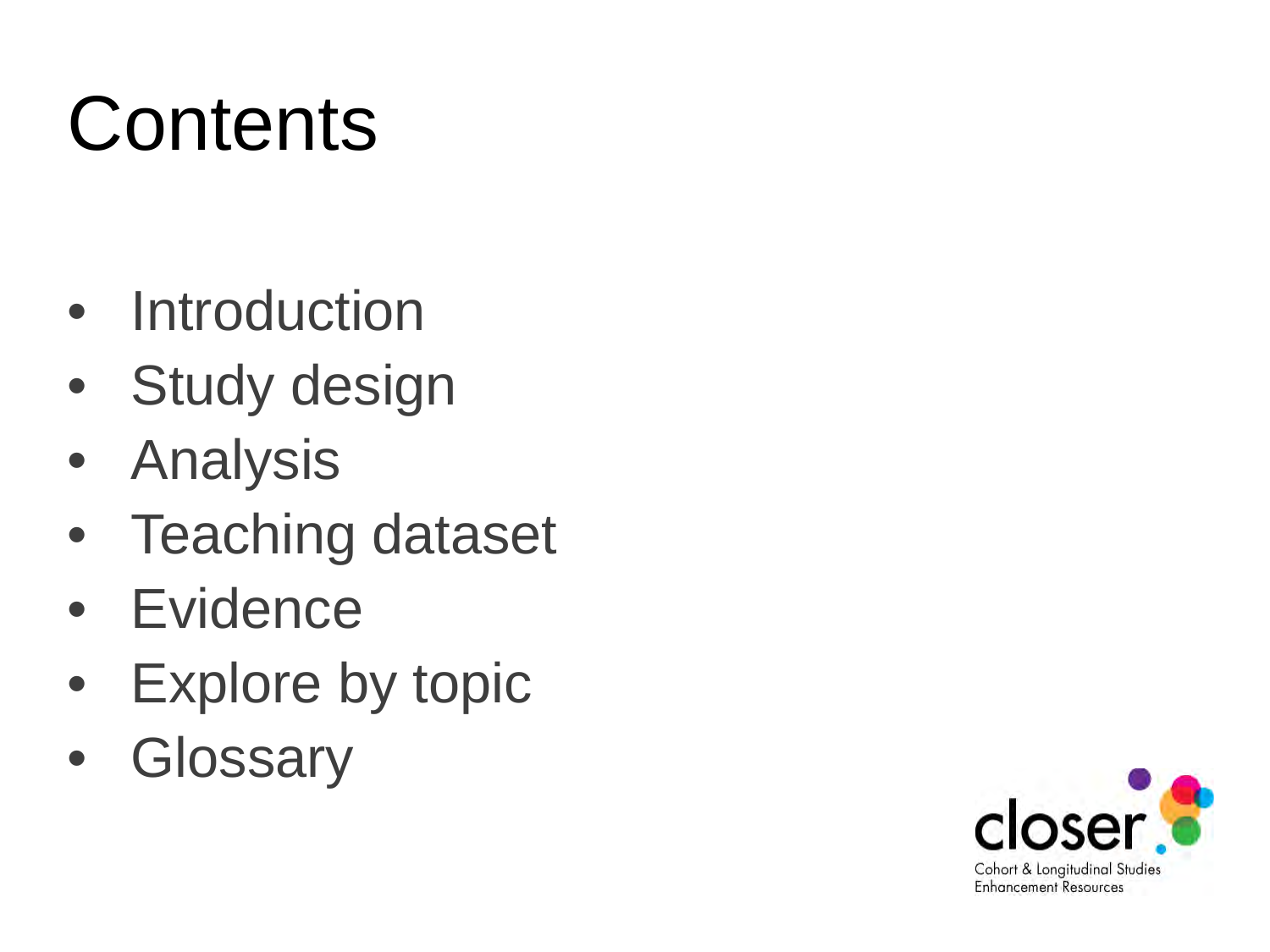### What are longitudinal studies?

A longitudinal study is a observational study that follows the same subjects repeatedly over a period of time, in some cases from birth to death. The UK is home to the largest and longest-running collection of longitudinal studies in the world.

#### 2 Types of longitudinal studies

There are a range of different types of longitudinal studies: cohort studies, panel studies, record linkage studies. These studies may be either prospective or retrospective in nature.

- Cohort studies
- Panel studies
- Record linkage studies
- Prospective vs retrospective studies
- Longitudinal vs cross-sectional studies

Each sweep of data collection for a longitudinal study covers a range of topics. This section looks at the different ways in which data is collected, and the tools used to capture information about different aspects of life.

### Methods of data collection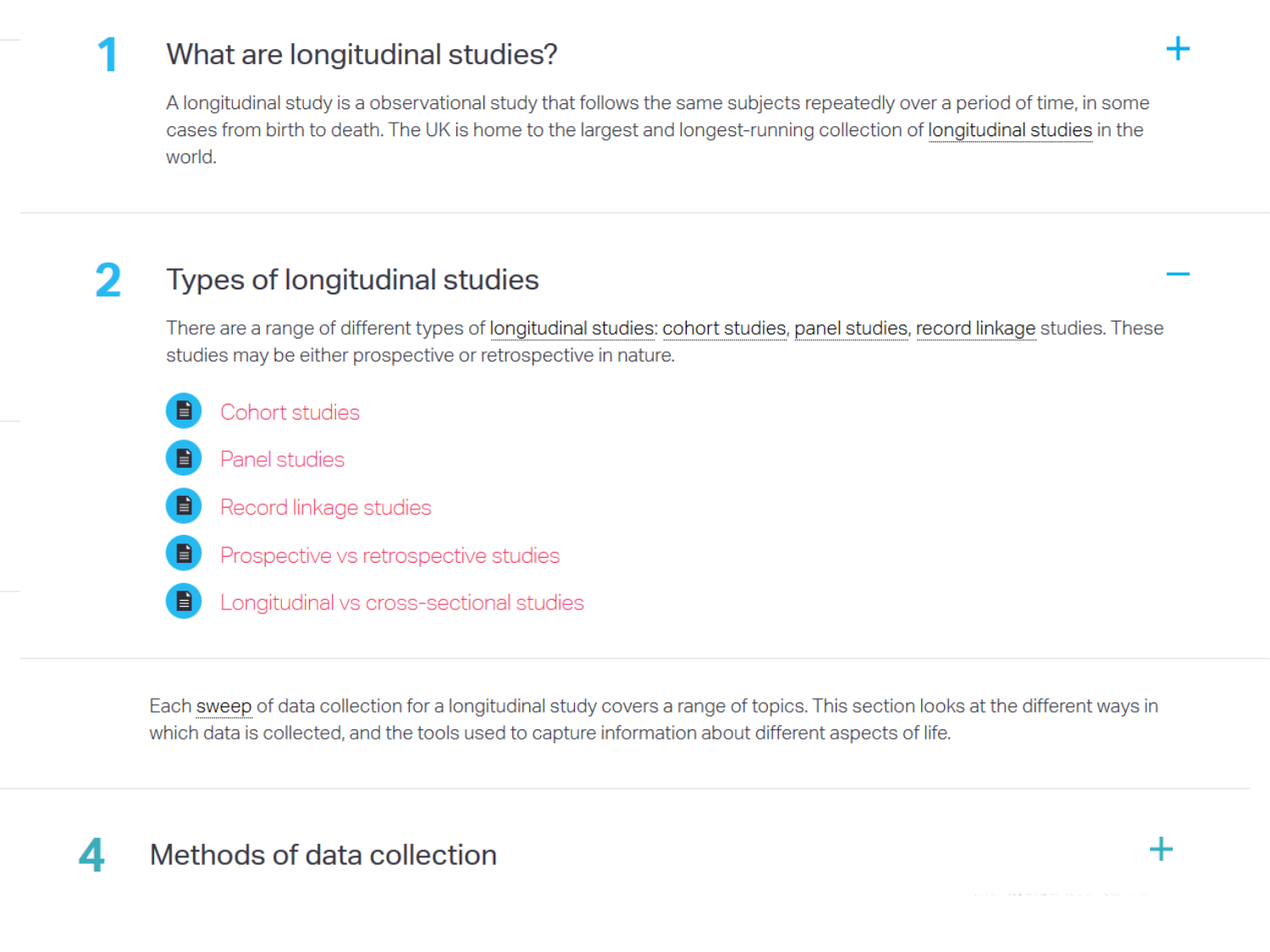### Teaching datasets and exercises

### Teaching datasets

CLOSER has developed a teaching dataset based on the 1958 National Child Development Study (NCDS). It is fully documented and is available via the UK Data Service. We have also created a series of suggested teaching exercises to use with this dataset.

The dataset includes variables from eight waves of the NCDS, from the first sweep in 1958, to the age 50 sweep in 2008. Variables in the dataset include:

- personal and family background (respondent sex; parental education and class)
- cognitive ability
- education
- marital status
- employment status and social class
- political participation
- wellbeing
- health indicators (including BMI, drinking and smoking)

The dataset will comprise respondents who have taken part in every sweep of the study (complete cases). A subsequent data set will be prepared that includes respondents who have taken place in some but not all sweeps of the study, so students can learn how to deal with sweep-level missing cases. This dataset will be available soon.

### **Teaching exercises**

We have developed teaching exercises using this data set on the following topics. The first PDF in each topic sets out an exercise and the second PDF provides the answers to those activities: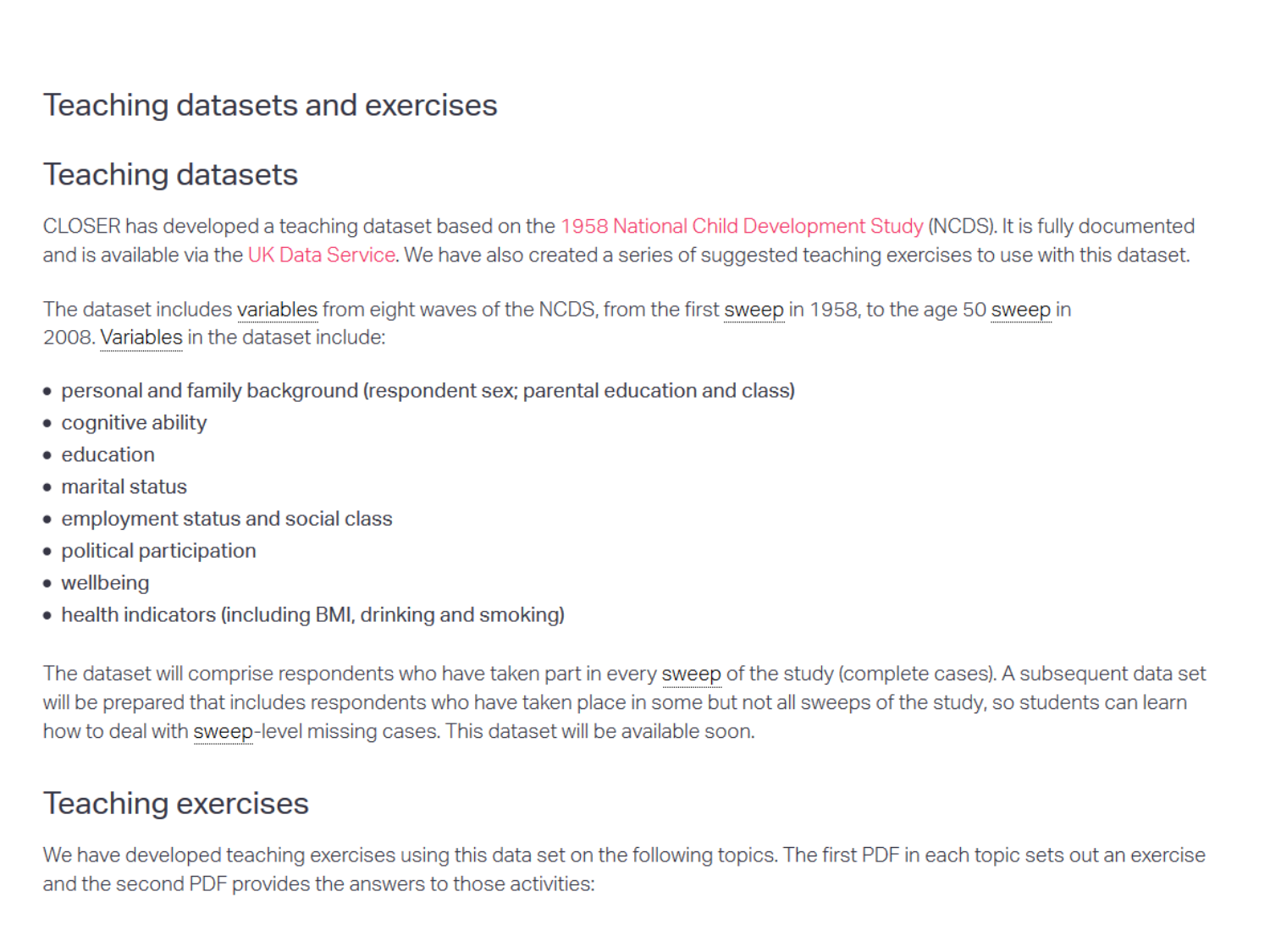### **Learning Hub**

Topic | Health behaviours

### **Health behaviours**



Why use longitudinal data to study health behaviours?